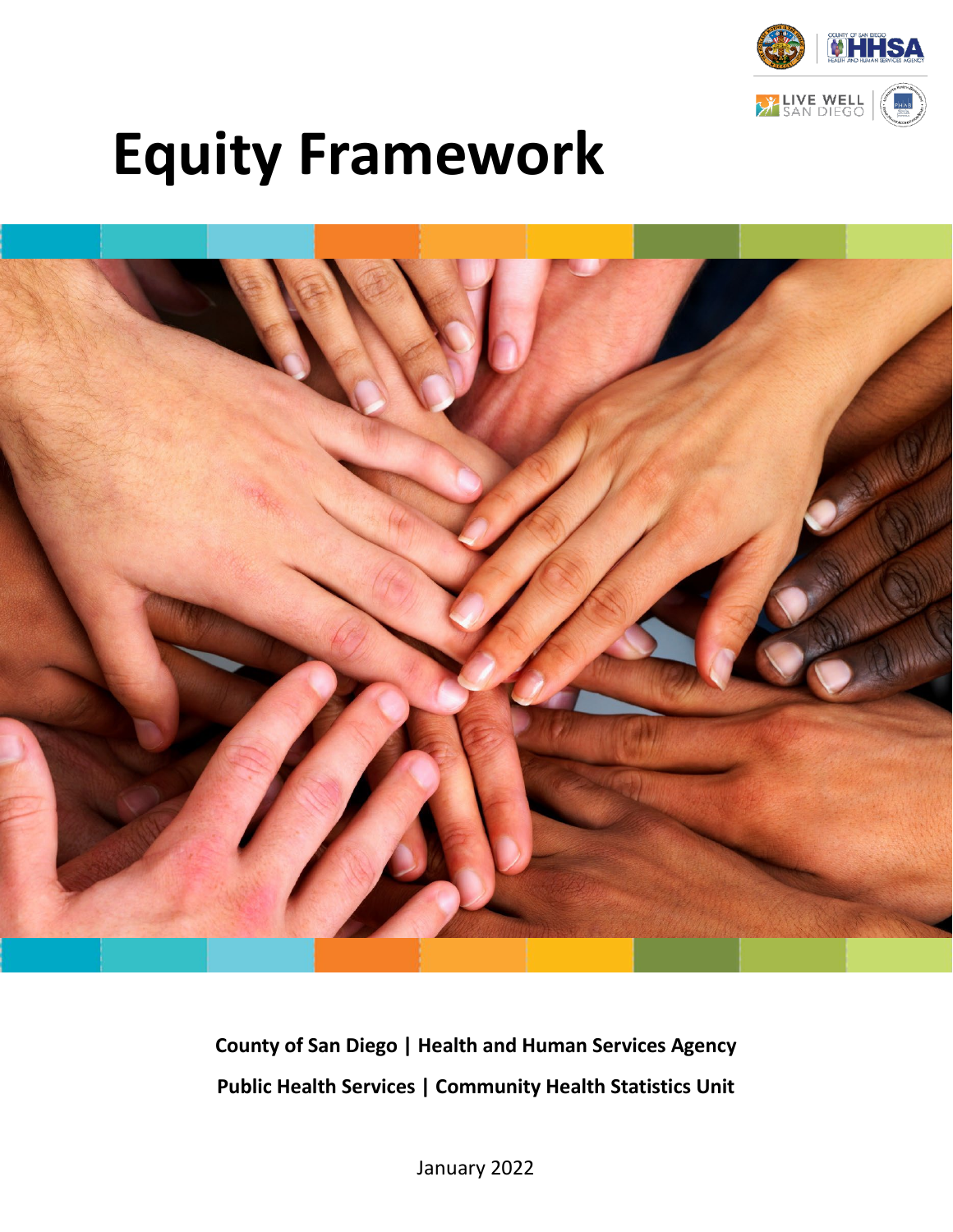## **Introduction to the Equity Framework**

#### **Overview**

*Live Well San Diego* is a vision for a region that is Building Better Health, Living Safely, and Thriving. It aligns the efforts of individuals, organizations, and government to help all 3.3 million San Diego County residents live well. The Top 10 *Live Well San Diego* Indicators define what it means to live well in San Diego. The Indicators are divided under five Areas of Influence that are essential for overall well-being: Health, Knowledge, Standard of Living, Community, and Social. $<sup>1</sup>$  $<sup>1</sup>$  $<sup>1</sup>$ </sup>

The elements of the *Live Well San Diego* framework relate to the concept of social determinants of health (SDOH). SDOH impact many aspects of a person's life and often predict population health outcomes. The Equity Framework includes the five Areas of Influence of *the Live Well San Diego* framework but is expanded by including additional measures of SDOH.



#### **Equity Versus Equality**

The emphasis of this framework is on equity because, as the Centers for Disease Control and Prevention (CDC) defines it, health equity is when everyone has the opportunity to be as healthy as possible.<sup>[2](#page-1-1)</sup> While equality means everyone is given the same opportunities or resources, equity recognizes that some groups may need more opportunities or resources. According to the Centers for Disease Control and Prevention (CDC), health equity is achieved when every person has the opportunity to "attain his or her full health potential" and no one is "disadvantaged from achieving this potential because of social position or other socially determined circumstances."2 Notably, it is the *social* factors, not biological or genetic factors, that lead to disparities in health equity. With the goal of equity in mind, disparities in systems and health outcomes may be identified and become more balanced.

### **Social Determinants of Health**

Social determinants of health (SDOH) are the conditions in the environments where people are born, live, learn, work, play, worship, and age that affect a wide range of health, functioning, and quality-oflife outcomes and risks. Aligned with the US Department of Public Health and Human Services Healthy People 2030 objectives and indicators, SDOH can be grouped into five domains that are similar to the

<span id="page-1-1"></span> $2$  Centers for Disease Control and Prevention (CDC). March 11, 2020. Health Equity.

<span id="page-1-0"></span><sup>1</sup> County of San Diego Health and Human Services. Top Ten Live Well San Diego Indicators. [Online] 2021. [Cited: September 13, 2021.] https://www.livewellsd.org/content/livewell/home/data-results/Indicator-Home.html.

https://www.cdc.gov/chronicdisease/healthequity/index.htm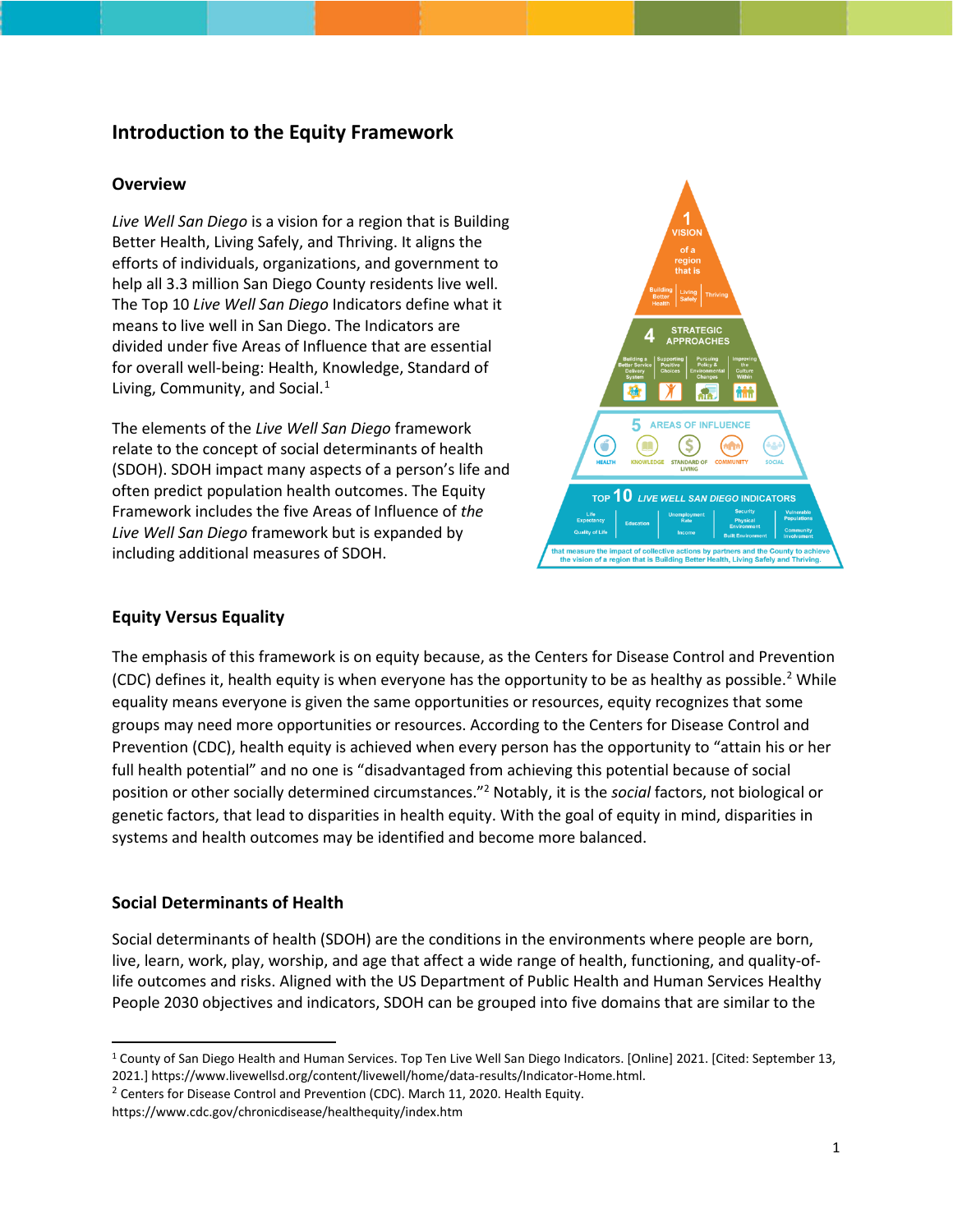five Areas of Influence: health care access and quality, education access and quality, economic stability, neighborhood and built environment, and social and community context.<sup>[3](#page-2-0)</sup> These domains translate into the LWSD domains of health, knowledge, standard of living, community, and social, providing the structure of the Equity Framework.

For each of the five domains, some of the determinants include:



**Health**– access to healthcare, access to primary care, health insurance coverage, and health literacy



**Knowledge**– graduating from high school, enrollment in higher education, educational attainment, language and literacy, and early childhood education and development



**Standard of Living**– poverty, employment, food security, and housing stability



**Community** – quality of housing, access to transportation, availability of health foods, air and water quality, and neighborhood crime and violence



**Social**– cohesion with a community, civic participation, discrimination, conditions in the workplace, and incarceration

More positive outcomes among SDOH are predictors of better health in general, however SDOH are typically shaped by money, power, and resources. Importantly, health inequities are shaped by more than differing and ill behaviors.<sup>[4](#page-2-1)</sup> By addressing inequities among groups in these various conditions and environments, population health outcomes can be influenced for the better.<sup>[5](#page-2-2)</sup>

### **Existing Literature**

The Equity Framework utilized existing models to explain the role of inequities in health and well-being outcomes. Paradies et al. (2015) created a framework explaining how racial discrimination, through various social and economic factors, can lead to physical and mental health disparities.<sup>[6](#page-2-3)</sup> Similarly, Yearby (2020) revised the Healthy People 2020 SDOH framework by examining the effect of structural discrimination and law on key social determinants of health.<sup>[7](#page-2-4)</sup> These models were adapted and the use of SDOH aligns with the County of San Diego's *Live Well San Diego* vision and the recognized Areas of Influence. Overall, there is evidence that populations who experience systemic inequities tend to experience measurable disparities in health and well-being outcomes, including higher rates of morbidity and death.

<span id="page-2-0"></span><sup>3</sup> Office of Disease Prevention and Health Promotion. Social Determinants of Health. *Healthy People 2030.* [Online] n.d. [Cited: September 29, 2021.] https://health.gov/healthypeople/objectives-and-data/social-determinants-health.

<span id="page-2-1"></span><sup>4</sup> Michael Marmot and Jessica J. Allen, 2014: Social Determinants of Health Equity American Journal of Public Health 104, S517\_S519, https://doi.org/10.2105/AJPH.2014.302200

<span id="page-2-2"></span><sup>5</sup> Centers for Disease Control and Prevention (CDC). About Social Determinants of Health (SDOH). [Online] March 10, 2021. [Cited: September 29, 2021.] https://www.cdc.gov/socialdeterminants/about.html.

<span id="page-2-3"></span><sup>6</sup> Paradies Y, Ben J, Denson N, Elias A, Priest N, Pieterse A, et al. (2015) Racism as a Determinant of Health: A Systematic Review and Meta-Analysis. *PLoS ONE* 10(9): e0138511. doi:10.1371/journal.pone.0138511.

<span id="page-2-4"></span><sup>7</sup> Ruqaiijah Yearby, Structural Racism and Health Disparities: Reconfiguring the Social Determinants of Health Framework to Include the Root Cause, 48 J. of L. Med. & Ethics 518-526 (September 2020).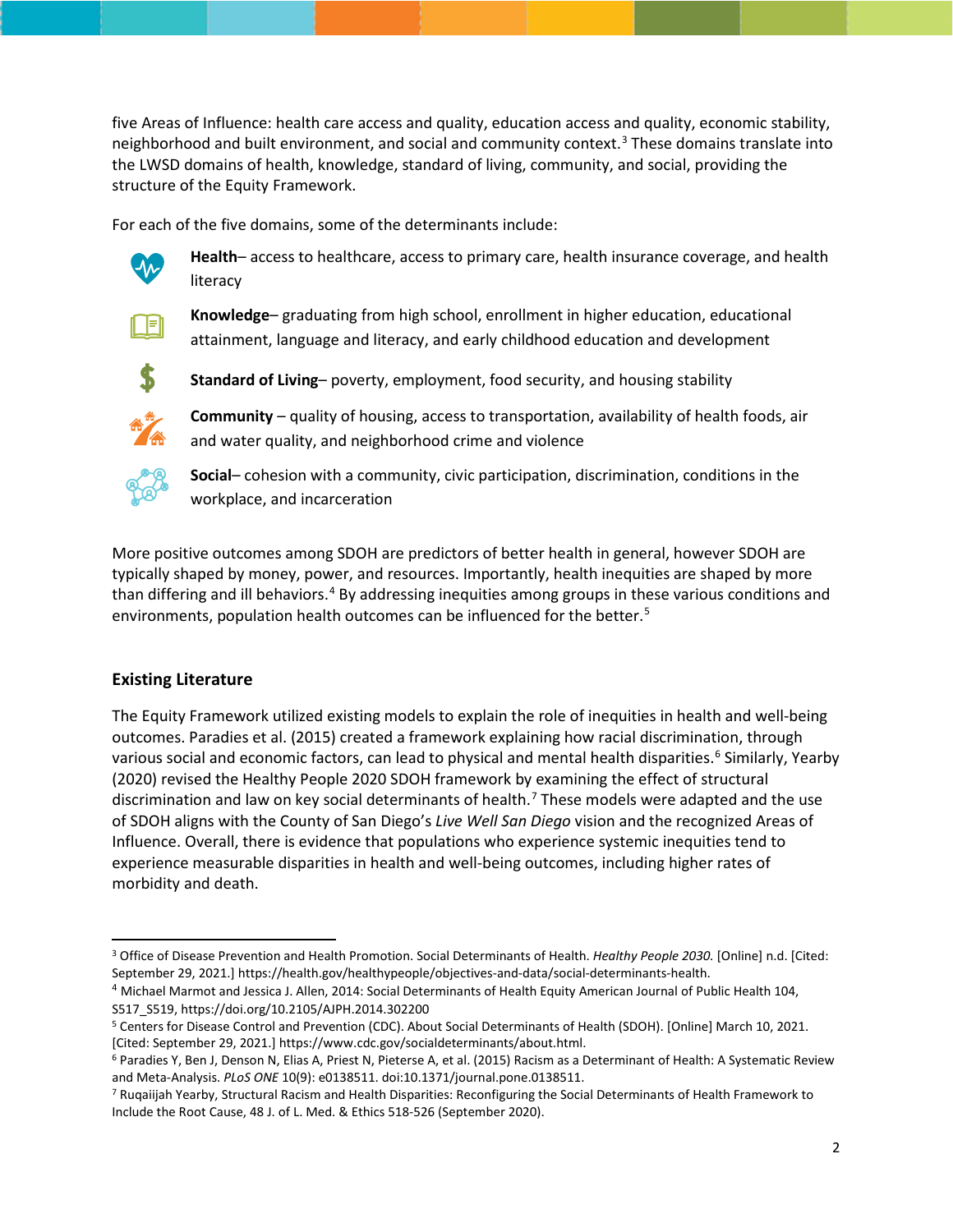#### **Equity Framework**

The Equity Framework aims to better understand systemic inequities with the purpose of providing the data for SDOH and related health and behavioral indicators. The series considers various SDOH and explores lenses of health equity, including racial equity, age equity, socioeconomic equity, gender equity, and geography equity. Additional lenses of health equity may include ability equity, sexual orientation equity, and gender identity equity as data becomes more widely available.



When SDOH are examined by lenses of health equity, such as by race/ethnicity, disparities become apparent. This framework can also be applied to other vulnerable populations, such as those with disabilities, the young and the elderly, and those of low socioeconomic status. The inclusion of more measures in the Equity Framework helps to better understand the root causes of health inequities so that actions may be taken to ensure health and well-being for all San Diego County residents.

### **Conclusion**

The social determinants of health data can be used as a baseline to understand the health and wellbeing of residents of San Diego County. The data itself cannot solve the issues it highlights but can be used to inform programs and decisions related to inequity.